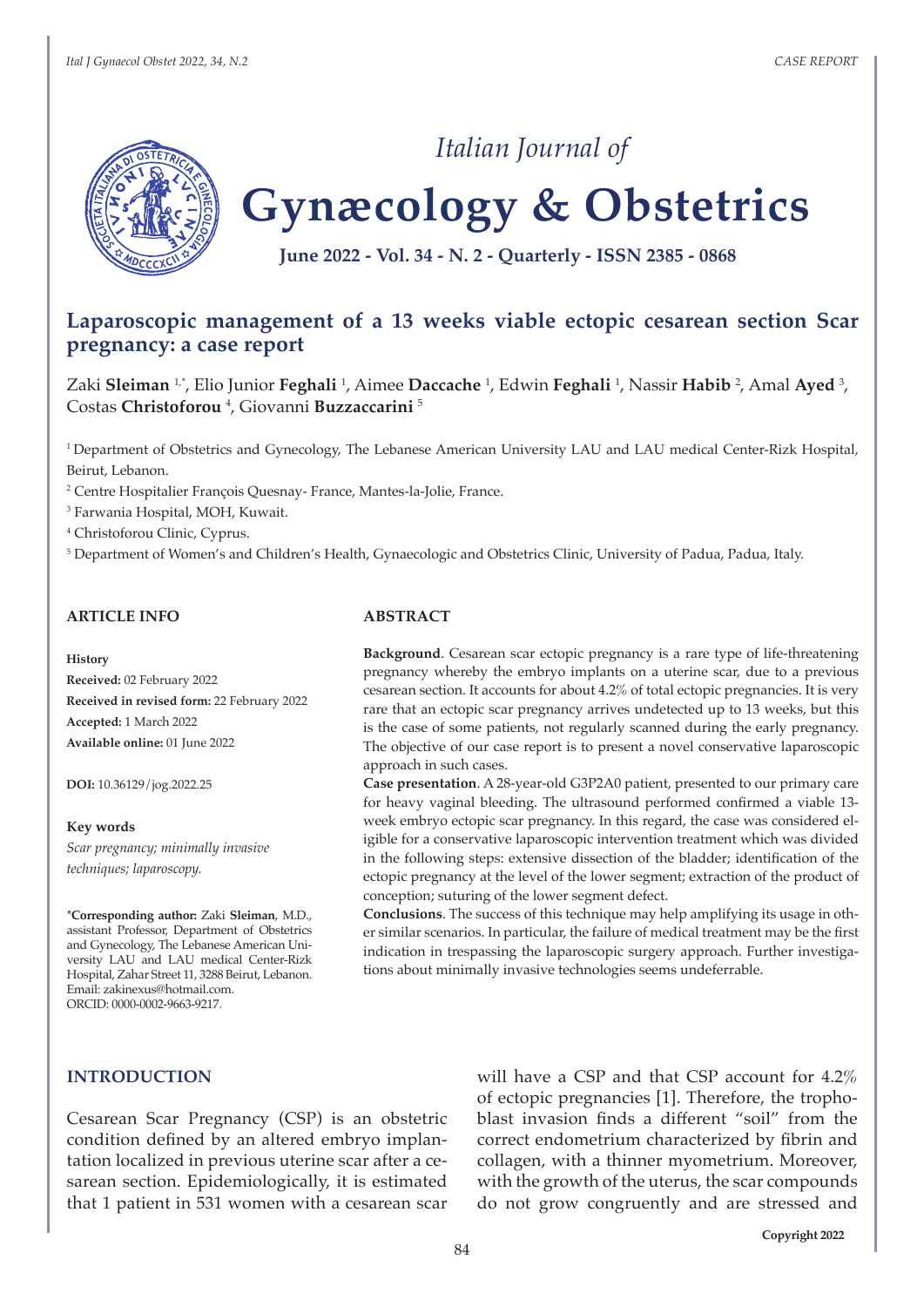stretched until they may crack. Indeed, this type of pregnancy is prone for complications such as uterine rupture, massive, sometimes life-threatening hemorrhage leading to hypovolemic shock, disseminated intravascular coagulation, and even maternal death. For this reason, a SP can be extremely dangerous if not properly detected by ultrasound and leading to severe hemorrhage or shock. The cesarean scar pregnancy can be divided in two types:

- **•** type I, endogenic type: CSP with growth progression to the isthmic space or uterine cavity;
- **•** type II, exogenic type: CSP with deep invasion of scar route and progression across the bladder and abdominal cavity.

Between these two types, the endogenic type of CSP could allow the pregnancy to progress, since it grows forward the uterine cavity. On the contrary, the exogenic type may be responsible for uterine rupture and bleeding [2].

Early diagnosis is mandatory in order to maximize the subsequent pregnancy outcome and reducing the complications. For this reason, every pregnant woman with a history of cesarean section should be screened early in the first trimester of pregnancy [3]. In particular, transvaginal ultrasound is used for detecting the pregnancy. Treatment is challenging and different protocols have been proposed, which consider both medical and surgical approaches. Minimally invasive approaches are extensively preferred since their importance in reducing blood losses, surgery time and post-operatory pain [4,5]. In particular, the CSP resection through a transvaginal approach is a promising treatment with a low complication rate [6]. The laparoscopy approach is preferrable when the CSP is progressing in the uterine serosal surface. Uterine artery embolization plus dilation and curettage (D&C) and hysteroscopy can be a treatment modality but it requires the radiologist aid which is hardly available in some peripherical hospitals [7]. However, this approach has a low risk of heavy bleeding and hysterectomy [8]. The actual trend should focus on individualized treatments according to many factors including clinical presentation, beta-human chorionic gonadotropin levels, imaging features, and the surgeon's skill [9-11]. In this article we present a case report laparoscopic management of a 13-week viable CSP which resulted in massive bleeding and was not suitable for medical treatments.

#### **METHODOLOGY AND RESULTS**

A 28-year-old G3P2A0 patient, referred to our primary care for heavy vaginal bleeding. She has not had any previous check-ups due to the COVID-19 lockdown and the restricted policies for in-person hospital consultations. In obstetric history, our patient had two previous caesarean deliveries. On examination, blood pressure was 90/60 mmHg and she was tachycardic with a pulse rate of 120 beats/ min. Furthermore, laboratory investigations revealed a hemoglobin level of 8.2  $g/dL$ . The patient underwent an abdominal ultrasound examination which identified a viable ectopic caesarean section scar pregnancy of 13 weeks.

She was counselled regarding the various management options of ectopic pregnancy and a possible hysterectomy was proposed for her case; however, she insisted on receiving a conservative treatment and laparoscopy was suggested.

Initially, after the trocar access, the uterus was found extensively adherent to the anterior abdominal wall and the bladder (**Figure 1**). For this reason, using the 5-mm Ligasure, lysis of adhesions was initiated. Subsequently, the bladder was gently dissected until reaching the vagina. At this point, the scar pregnancy was identified at the level of the low uterine segment. The surgery continued with an hysterotomy and dissection at this level. First, the gestational sac was identified and extracted along with the trophoblastic tissue. Then, the fetus was extracted and removed using an endobag (**Figure 2**). The hysterotomy was then repaired with interrupted monofilament stitches in 2 layers with the achievement of adequate hemostasis. The surgery then ended with bilateral tubal ligation. Methotrexate could have been an alternative treatment if the patient did not present with massive bleeding and require immediate intervention. After surgery, the patient underwent strict monitoring of

vital parameters. Postoperative methotrexate was not needed as beta-HCG returned to normal within 2 weeks of serial testing.

#### **DISCUSSION**

The first case of scar ectopic pregnancy was reported by Larsen and Solomon in 1978 [12]. However, the exact pathogenesis of cesarean scar ectopic pregnancy remains a challenge with one major prevailing hypothesis. It has been postulated that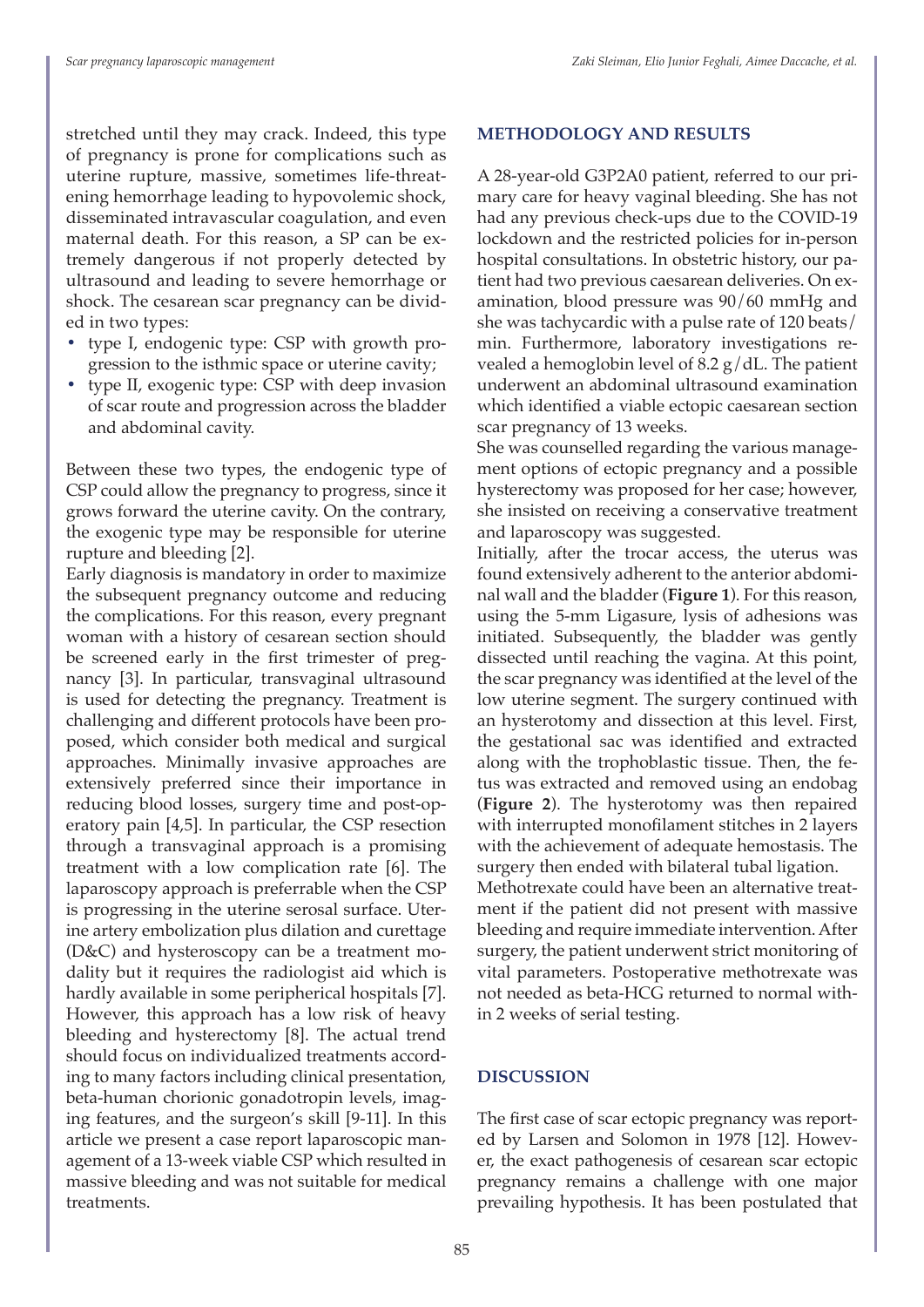

**Figure 1.** *At the beginning the uterus was found extensively adherent to the anterior abdominal wall and the bladder.* **Figure 2.** *Fetus extracted from the uterus.*

a previous uterine surgery leads to a microscopic uterine dehiscent tract that allows the blastocyst to invade into the myometrium. This defect occurs secondary to poor vascularization of the uterine segment with fibrosis and incomplete healing after caesarean section, hysterotomy, dilatation and curettage, myomectomy, abnormal placentation, and manual removal of placenta. This hypothesis however fails to explain the occurrence of scar ectopic pregnancy in the absence of any previous uterine manipulation [13].

Early diagnosis is vital to prevent the high risk of rupture and bleeding with the associated morbidity and mortality. The diagnosis is made based on the tranvaginal ultrasound evaluation and the proposed diagnostic criteria include the following [14]:

- **•** empty uterus with clearly visualized endometrium;
- **•** empty cervical canal;
- **•** gestational sac implanted in the lower anterior uterine segment at the presumed site of cesarean section incision scar;
- **•** thin or absent myometrium between the gestational sac and the bladder;
- **•** doppler flow at the previous cesarean scar.

Given the rarity of CSP, there is no consensus on the management therapy and current standards of therapy have been derived from data obtained from case reports or small case series with a limited number of patients. Management options and treatment plan should ideally be tailored to the patient's case. Points to be considered when determining a treatment plan include location, size and



gestational age of the pregnancy, the hemodynamic stability and desire for future fertility [11]. Moreover, when dealing with fertility desire a careful consideration must be posed for possible psychological distress of the couple [15, 16].

The various modalities for the management of CSP include conservative management, medical termination with methotrexate, uterine artery embolization (UAE) and surgical treatment. Conservative management is usually not recommended in the treatment of CSP due to the high risk of bleeding and rupture. Methotrexate injection into the gestational sac can be performed transabdominally or transvaginally under US guidance. This treatment modality is most suitable in an asymptomatic patient less than 8 weeks of gestation, with a myometrial thickness less than 2 mm, embryonal cardiac activity and BHCG less than 5000 [17]. Although considered successful, this modality has its drawbacks. Bhcg levels may take up to 16 weeks to normalize and the risk of rupture and hemorrhage still exists. Additionally, there is a chance of recurrence of CSP at the site of the C section scar along with increased risk of other complications such as placenta accrete [11].

UAE is another nonsurgical option to treat CSP. It is used in patients who underwent treatment with methotrexate to decrease the risk of hemorrhage. A meta-analysis of 194 articles that includes 126 case reports, 45 cases series, and 23 clinical studies, concluded that hysteroscopic or laparoscopic hysterotomy is the best first-line approach to treating CSP, with UAE being reserved for significant bleeding with or without a high suspicion index for arteriovenous malformations [18].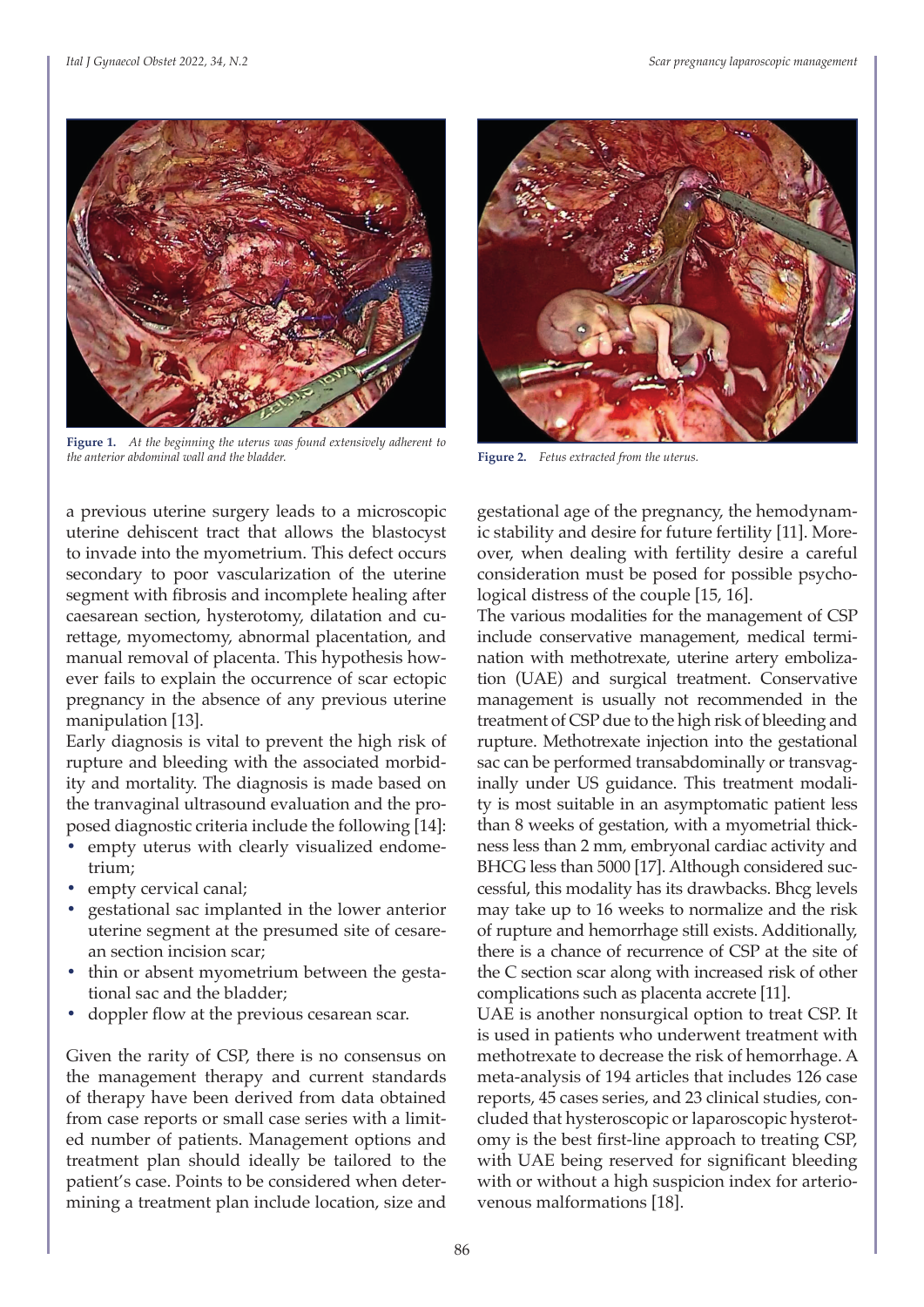It is very rare that a CSP reaches 13 weeks undiagnosed. The hemorrhage, low hemoglobin, and the hypotension led us to opt for a surgical intervention rather than a medical treatment with expectative management. Dissection of the vesico-uterine space in this case is challenging because of the extensive adhesion due to the previous c-sections, but also because of the very thin limit between the bladder and the ectopic pregnancy. It may be expected a lot of bleeding during the hysterotomy, but surprisingly and unlike laparotomy, even though it was 13 weeks, the amount of bleeding was only 150 cc. This is probably due to the high pressure of the pneumoperitoneum but also to the fast repair of the hysterotomy. With an experienced and skilled laparoscopic surgeon, a conservative management is totally feasible. It saved all the complications and long hospitalization of laparotomy. Moreover, it also allowed to correct the isthmocele and prevent probably an eventual recurrence. Larger series are required to observe the risk of recurrence after such a procedure and to extend it to a lesser term CESP. Moreover, other clinical scenarios could benefit from minimally invasive technology, until the most rare and unusual complications such as sigmoidal pregnancy which may origin also a viable pregnancy [19].

In conclusion, CSP remains a challenging case to diagnose and manage and high index of suspicion [20] is required to allow early initiation of management. In the absence of clear guidelines for treatment, individualized plans are recommended. Expansion of our current knowledge is essential to provide basis for future studies.

#### **CONCLUSIONS**

The success of this technique may help amplifying its usage in other similar scenarios. In particular, the failure of medical treatment may be the first indication in trespassing the laparoscopic surgery approach. Further investigations about minimally invasive technologies seems undeferrable.

#### **COMPLIANCE WITH ETHICAL STANDARDS**

#### *Authors contribution*

Z.S.: conceptualized the article. E.J.F., A.D., E.F., N.H., A.A., C.C.: Cured data, methodology and results. Z.S., G.B.: Wrote and edited the article into its final form.

#### *Funding*

None.

#### *Study registration*

N/A.

#### *Disclosure of interests*

The authors declare that they have no conflict of interests.

#### *Ethical approval*

The authors received IRB exemption for this project.

#### *Informed consent*

Obtained.

#### *Data sharing*

Data are available under reasonable request to the corresponding author.

#### **REFERENCES**

- 1. Laganà AS, Vitale SG, De Dominici R, Padula F, Rapisarda AM, Biondi A, et al. Fertility outcome after laparoscopic salpingostomy or salpingectomy for tubal ectopic pregnancy A 12-years retrospective cohort study. Ann Ital Chir. 2016;87:461-5.
- 2. Gilmandyar D. Ultrasonography for cesarean scar ectopics. Ultrasound Clin. 2013;8:27-30.
- 3. Gonzalez N, Tulandi T. Cesarean Scar Pregnancy: A Systematic Review. J Minim Invasive Gynecol. 2017;24(5):731-8. doi: 10.1016/j. jmig.2017.02.020.
- 4. Buzzaccarini G, Stabile G, Török P, Petousis S, Mikuš M, Della Corte L, et al. Surgical Approach for Enlarged Uteri: Further Tailoring of vNOTES Hysterectomy. J Invest Surg. 2021:1-2. doi: 10.1080/08941939.2021.1967528.
- 5. Buzzaccarini G, Noventa M, D'Alterio MN, Terzic M, Scioscia M, Schäfer SD, et al. vNOTES